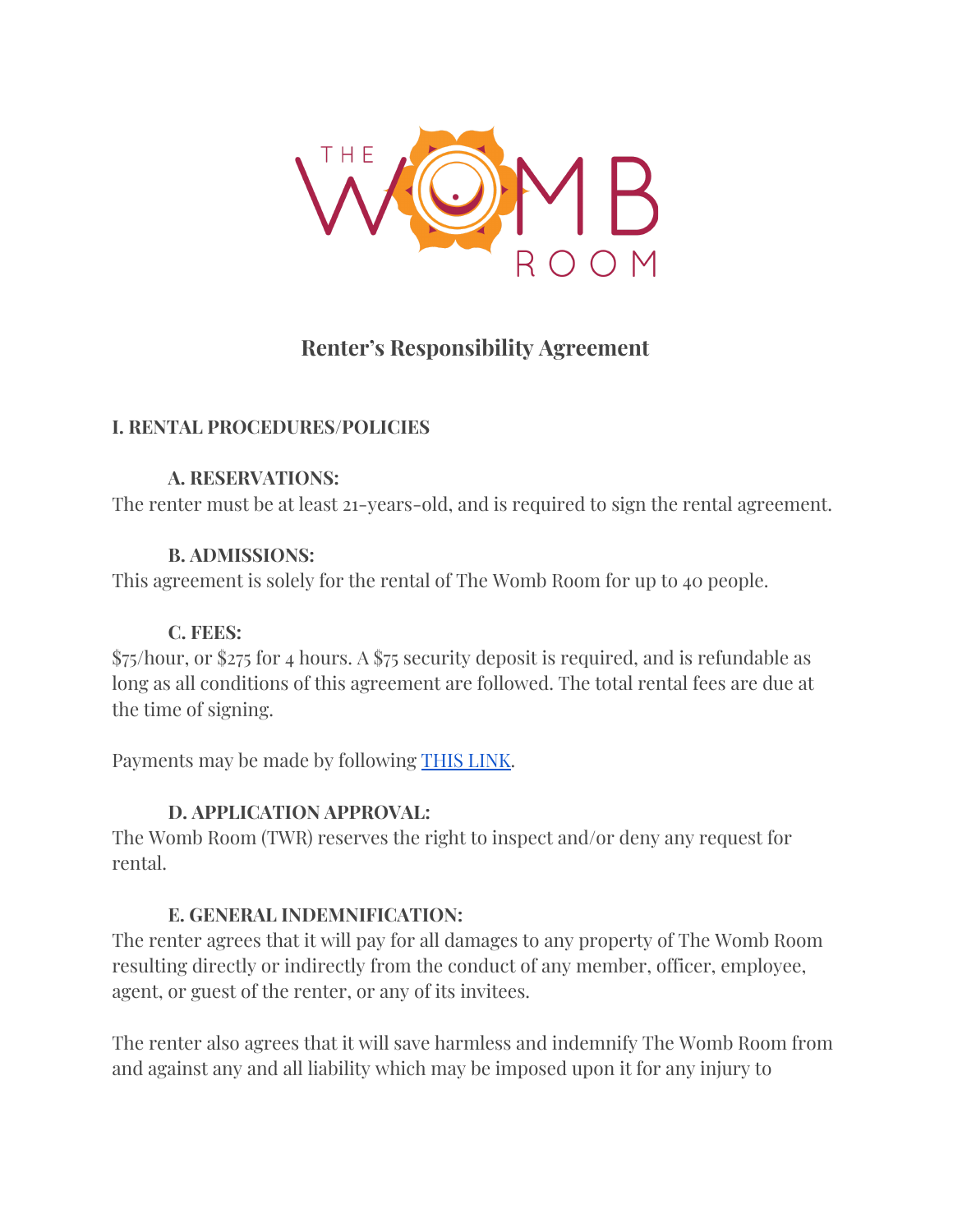persons or property caused by the renter or any other person in connection with renter's use of the facility named in this agreement.

## **F. CANCELLATIONS:**

Written notice of cancellation must be received at least 30 days before the event to receive the full remainder of the rental fee. A notification received less than 30 days before the event shall result in the forfeiture of  $(1/2)$  one half the total rental fees. A full refund will be issued in the event of a facility failure.

### **G. RESCHEDULING/TRANSFER:**

Only one (1) rescheduling and/or transfer of a rental is permitted. Any request to do so made less than 30 days of the original date shall be charged an additional \$25 scheduling fee. A rental that cannot be rescheduled must be cancelled according to the CANCELLATION policy.

### **II. RULES**

The following rules MUST be obeyed by the renter and all participants and or spectators of the event specified in the rental agreement. Failure to adhere to the rules and/or this agreement shall be considered a breach of contract and shall be penalized as prescribed below.

In addition, the renter is also responsible for any outside contractor or contracted service, and their equipment, associated with the rental.

Any violation of the following rules may result in forfeiture of all fees and deposits, renter to pay the cost of repairs/replacement/labor to fix any damages, disqualification from future rentals, immediate closure of an event, and/or the potential for police to be called, if necessary.

1. TWR staff MUST be respected and obeyed.

2. All persons and activities must comply with County, State and Federal laws. This includes the prohibition of use and/or possession of weapons, hard liquor, lit tobacco products, and any illegal substances on the property.

3. At least one adult over 18 years old, must be present for every five children. Children must be supervised at all times. The renter must hire or provide, as required by law, additional adult chaperones/security if necessary.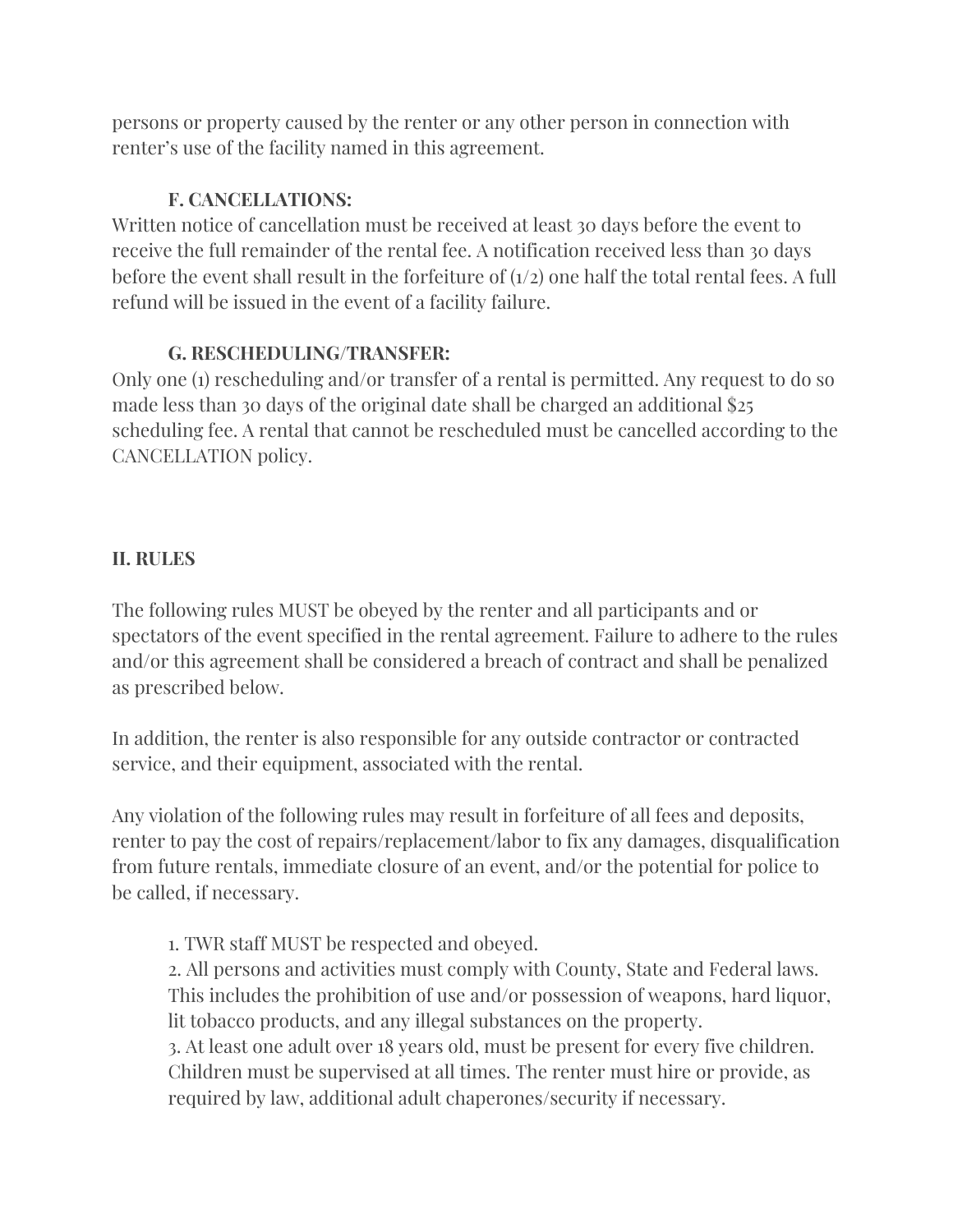4. The use of open flames, glitter, "silly string", confetti, fog machines, and anything that may damage the property, are prohibited. Candles on birthday cakes are allowed.

5. The rental must take place as described on this application, including the type of activity, the number of guests/participants, and the approved date and times. 6. The set up and clean up time is included in your approved rental time.

Initial:\_\_\_\_\_ I understand and agree that if time spent cleaning up goes at least 15 minutes past the agreed upon end time, this will be determined as renter renting an additional hour, and the security deposit will be kept by TWR as payment.

7. Any activities deemed inappropriate and indicated so by TWR are prohibited. 8. Tampering with thermostats or light fixtures without permission is prohibited.

9. Your event and guests must remain in the upper level. First floor and basement areas are NOT included for use.

10. The responsible person signing the permit must attend the event from the reserved beginning to end.

11. The renter is responsible for all set-up and takedown/return of tables and chairs and other center equipment and for the cleaning, recycling, and trash removal.

12. The building and all equipment must be used and treated appropriately, and not abused or broken.

13. The rental permit signer must check out with TWR staff to ensure the studio is in good condition prior to exiting at the end of the rental.

#### **III. NOTICE OF VIOLATION**

The staff on duty will notify you (the renter) of observed violations. You must correct them immediately.

The renter is responsible for ensuring that all guests and chaperones are aware of and comply with all rules and regulations of the facility.

#### **IV. SIGNATURES**

By signing this agreement, the renter confirms that they have read and agree to abide by all conditions.